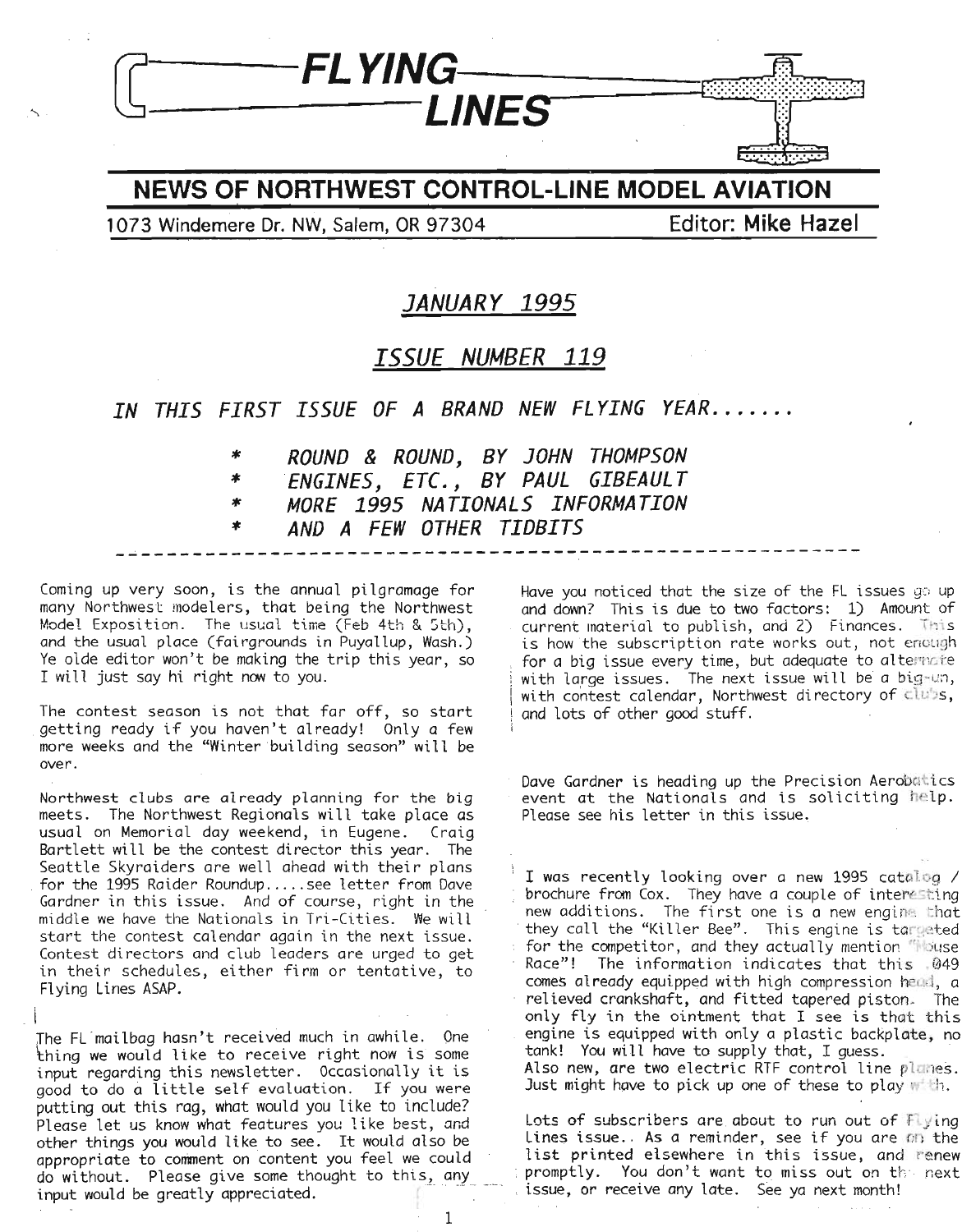

## Sunday funnies

Every model airplane club has more members than it has *active* members. Sometimes even the active members operate in relative isolation.

The stunt fliers are at the field on Sunday morning, the combat guys on Saturday afternoon. The racing guys have their contest all by themselves and don't go even watch the carrier activity. And then there are the "sport fliers" who don't seem to take part in any organized activity.

And every club keeps asking the question: How do we get these guys off their landing gear to participate in club activities a little more often.

The answer may be elusive, but we keep searching. Thus, the Eugene Prop Spinners are trying an experiment in 1995 that may offer one possible strategy for getting people involved in more local activities.

It's a 12-month series of fun-fly competitions leading to perpetual trophies in each of four events: Aerobatics, racing, combat, carrier and "I'd Rather Be Flying."

The goal is to get people flying, having fun, and learning about some of the finer points of organized flying. If successful, it might generate a few more regular participants.

The monthly activities will be held at the Prop Spinners' Eugene field. These will be unsanctioned club activities; there are no prizes and nothing counts for Northwest competition standings or records. However, let us say right here in large type: Our flying friends from out of town are invited!! And, you can score points toward the perpetual trophies. If you win the trophy, you deserve it.

Note that we've invented a scoring system

designed to reward participation, even if your participation is just to keep a lawn chair from blowing away.

The whole concept is reprinted here for the benefit of other clubs which may be interested in trying some similar scheme for their local activities.

## Eugene Prop Spinners 1995  $f_{\text{UII}}$ fly schedule and scoring system

**Purpose** - To provide a regular schedule of club activities based on control-line model aviation competitive events.

 $\frac{G \text{ o} \cdot \text{ a}}{G \text{ o} \cdot \text{ a}}$   $-1$ ) To encourage members to participate in club activities on a regular basis. 2) To prepare interested club members for sanctioned competition.

 $\text{Activity} - \text{A rotating schedule of aerobatics},$ carrier combat and racing contests. These will be held approximately once a month on Sunday mornings. These will be non-sanctioned events intended primarily for club members, though out-of-town guests will be welcomed, provided they are AMA members. Brief seminars on "how to do it" will be provided by club experts as desired by the participating members.

 $Awards$  - Perpetual trophies will be awarded the top scorers in each category for the year.

**Scoring**  $-$  The scoring system is designed to encourage participation by club members, whether the activity is within their particular specialty or not

Competition points: Points will be awarded for each month's activity in the following fashion: First place is worth 10 points, second place 9 points, third place 8 points, fourth place 7 points, fifth place 6 points, sixth place 5 points, seventh place 4 points, eighth place  $3$  points, ninth place  $2$  points,  $10th$  and  $all$ other places: 1 point.

Participation points: Every club member who shows up and stays for most of the activity at any of the fun-flies will receive 1 participation point. The member may apply those participation points to his/her own interest area at the end of the season. In order to score participation points, a member needs to be present at the site as a contestant, an official, a helper, or merely as an observer and supporter. Competition points break all ties. Participation points may be divided between events any way the flier chooses, so long as he/she actually participated in the events. Out-of-town guests can score points, too.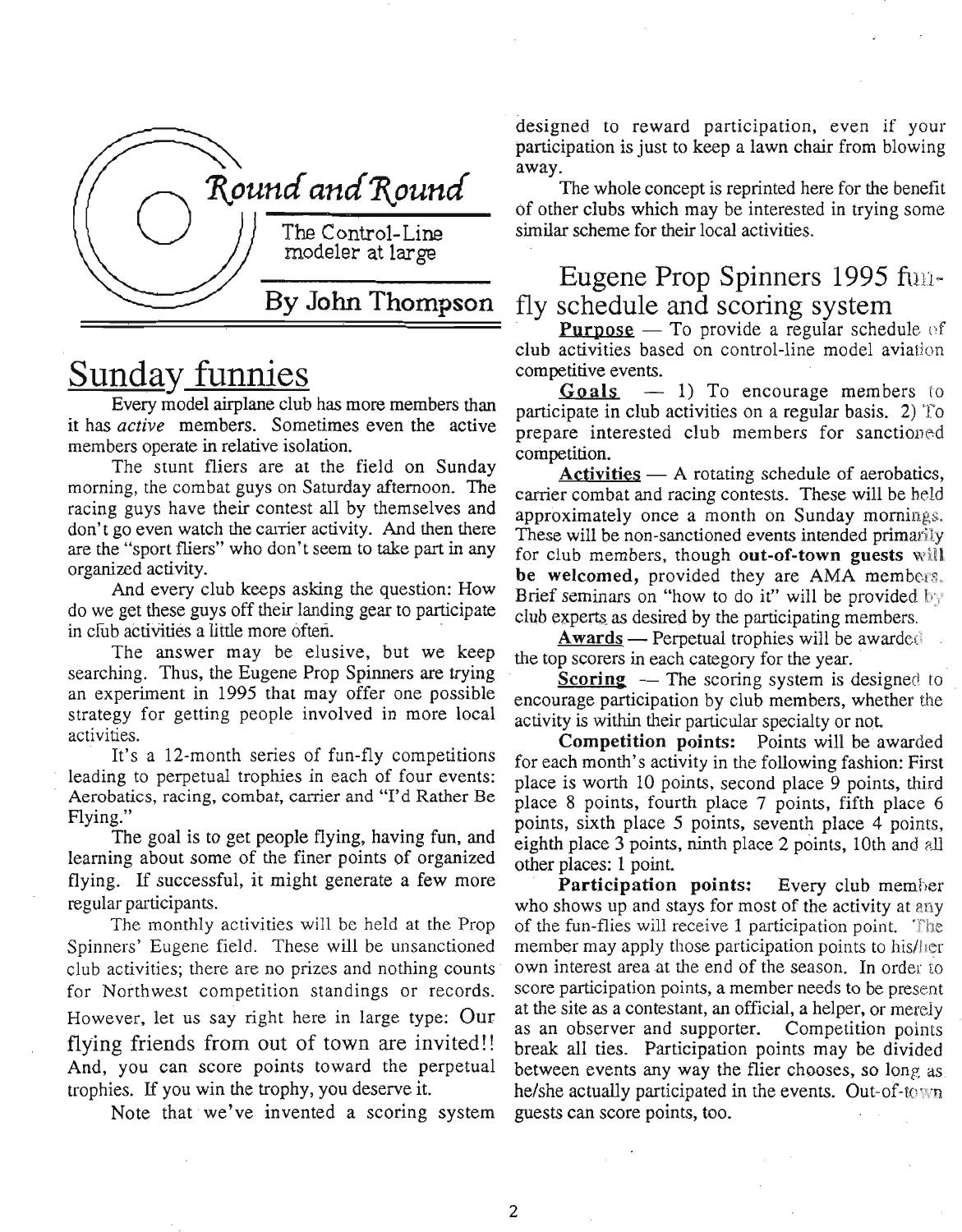Example: Let's say Mel is interested in flying only aerobatics. However, he shows up to help at a two racing contests, two combat contests and one carrier contest, thereby scoring 5 participation points, plus the 2 participation points he gets for the two aerobatics contests, for a total of 7 participation points. Mel finishes second in both aerobatics contests, scoring 9 competition points each time. Therefore, his total aerobatics score is  $18$  competition points  $+ 7$ participation points for a total of 25 points. Mel also could have chosen to break up his points between two events in any way he chooses. He could have flown in the carrier contests, and applied 3 of his participation points to carrier and 4 to aerobatics.

Recordkeeping - The activity coordinator will keep track of the scoring. The event director for the day will settle all disputes about results of an individual funfly event; his/her decision will be final. The activity coordinator will settle all disputes and questions about the scoring; his decision will be fmal.

Rules - The AMA rulebook will be followed in all events where it applies; Northwest Regional rules will be used in all events where they apply. The contest procedure may be varied to allow for more flying; for example, more racing heats may be run, or more official flights allowed in carrier or aerobatics.

#### SCHEDULE

Events usually will be on the second Sunday of the month, except in the case of a conflict with other scheduled Northwest competition events or conflicts with nonmodeling activities at the Eugene flying field. This schedule is subject to change. Watch the Prop Spinners Newsletter for updates, On the Saturday before each event, call either John Thompson (503- 465-1088) or Mel Marcum (503-344-4104) to confirm.

All events will start at 10 a.m.

Jan.  $29 * -$  Northwest Sport Race in a roundrobin format. All fliers will be guaranteed at least three heats of racing. Four planes will be taken to the feature.

Feb.  $12 -$  Handicap Precision Aerobatics. We'll fly the regular pattern. Beginners can fly as many maneuvers from the rulebook as they can. All fliers will be guaranteed at least three official flights. No appearance points. Handicap points: Experts 0, Advanced 25, Intermediate 50, Beginner 100.

March  $12 - 3x1$  Fun Fly. One plane for three events: Time target, spot landing, hi-low. Simple rules

will be handed out at the February club meeting. Any plane on 60-foot lines that can take off the ground is legal. Points applied toward a special "1'd Rather Be Flying" award.

April 9 - Navy Carrier. We'll use Mel's practice deck; everyone is guaranteed at least three official flights. Profile rules, but any carrier plane is legal.

May  $14 - 1/2$ -A Combat in a triple-elimination format. You keep flying until you've lost three matches.

**June 11**  $-$  1/2-A Mouse Race I. Everyone will be guaranteed at least three heats; three to the feature.

July  $23$  \* - Old-Time Stunt. Everyone will be guaranteed at least three official flights. Planes need not be legal for OTS; just fly the OTS pattern!

Aug. 13 - Navy Carrier. Same rules as April 9.

Sept.  $10 - 80$ -mph Combat. Any plane on .018x60 lines is legal, any fuel system, .40 engine max. Triple-elimination format. Only two planes allowed for the contest. Speed limit enforced.

Oct.  $17^*$  — Flying Clown Race. A PDQ Flying Clown, either from kit or scratch, .19 maximum displacement engine, I-oz. tank. Everyone will be guaranteed at least two 15-minute heats; three to the feature.

Nov.  $19$  — Handicap Precision Aerobatics. Same rules as Feb. 12.

Dec.  $10$  - Rain or Shine Roundup. Bring the most unusual or interesting plane you have. Everyone who shows up will have a vote in ranking the planes on the following criteria: Appearance, originality, flying. Flight points will be based on a free-style stunt pattern. Points toward the "I'd Rather Be Flying" award.

\* These dates are not the second Sunday of the month because of known conflicts with other events.

While we're on the subject of the Prop Spinners, we'll note that Bob Staley and Morrie Gilbert earned their AMA "All-Weather Flier" patches in 1994. It's harder than you think to make an appearance a the flying field *every month* of the year, weather or no! Congratulations, Morrie and Bob!

How about sending news of your club to  $Flying$ *Lines.* Through sharing of information, we all advance in the enjoyment of our hobby.

*Discussion of Northwest competition issues, technical tips, questions, etc., are welcomed by the Round* & *Round column. Write John Thompson at 295 W. 38th Ave., Eugene, OR, or e-mail at 73473.1407@compuserve.com.*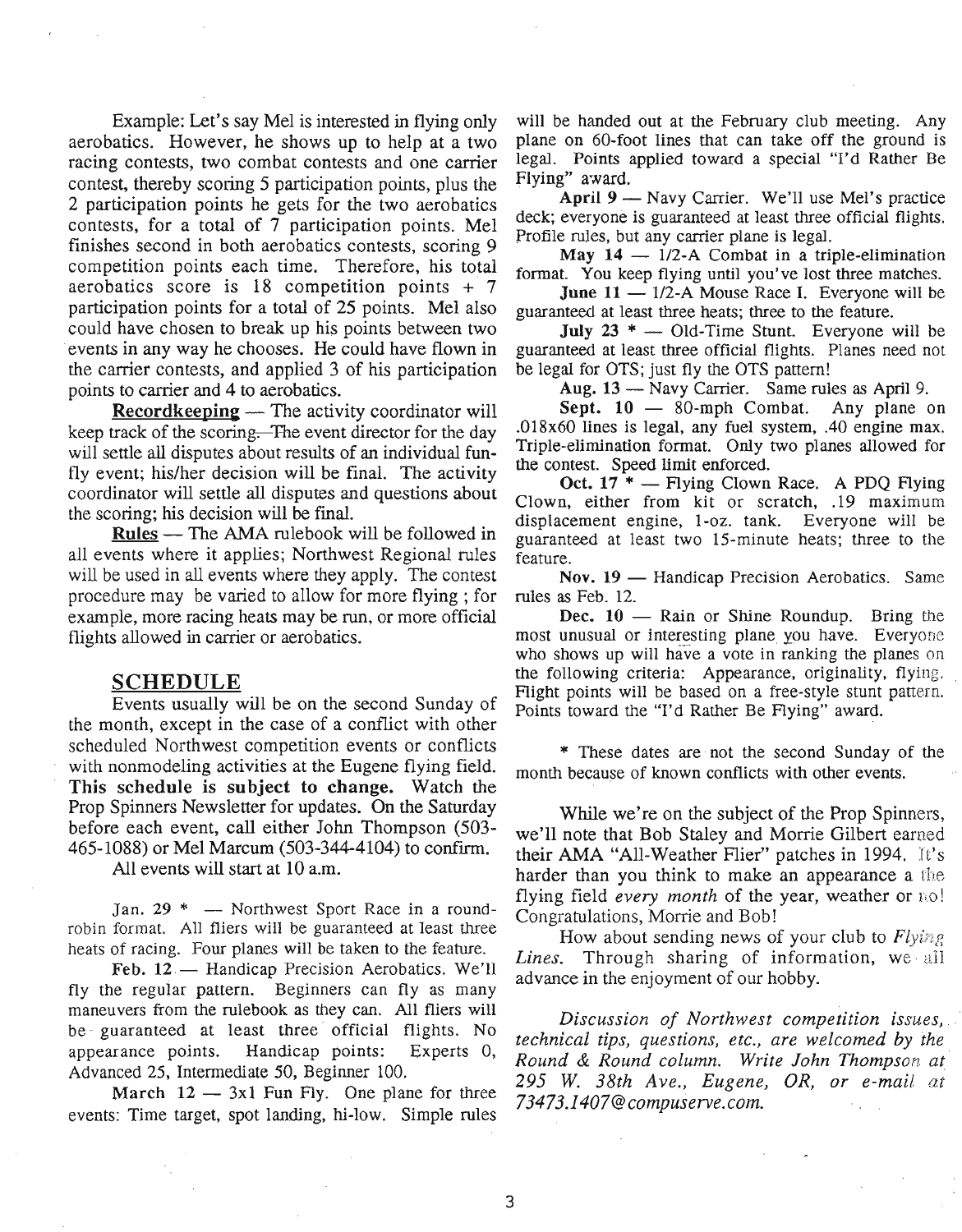

#### **1994 World Champs Impressi.ons ..**

Without a doubt the World Control line Championships is indeed the "Olympics" of C/l modeling. For most of us, representing our<br>city/state/country is somewhat of an honor. One city/state/country is somewhat of an honor. should never forget that competition is only a matter of degreeand dedication. It takes some dedication to compete at the Northwest Regionals. But it takes <sup>a</sup> whole lot more to compete at the Worlds.

As you know, right off the bat you must be in the top three in your country. You must remember that so is everyone else you're competing against! Only national champions and no less. I never gave thought to the idea that I would be flying against factory paid professionals. No amateur/pro (except in the results standings!)

To represent your country is a great honor. But along with this honor is a fantastic amount of pressure. This competition pressure brings out the very best and the very worst in people it seems. As I was glued to the speed and team race circles for the most part, my impressions are mainly from that point of view. Here are some random impressions.......•

1) Modelers are becoming older and older. At 37 I am a youngster compared to most. Many competitors have 2 to 3 times the modeling experience that I have. (many at 30 to 40+ years!)

2) What won the USA Nationals this year in FAI speed (and not a bad score, either) would have been good enough for 40th place at the World champs. This is the toughest competition you will ever see!

3) To make the top 10 in speed very nearly requires a professional effort, and certainly a team effort. '

4) My 9th placing at 295 KPH (183 mph) was only achieved through a dedicated team effort of several people. The Northwest is most fortunate to have very talented modelers like Will Naemura and Chuck Schuette, who contributed tremendously to the effort. I could never have done it without you guys. Thanks!

5) A World champs is very expensive.....Flying models that have several thousands of dollars of development work into them is very stressful. You tend to become paranoid and over protective. Models are kept covered, boxed, and under lock and key when not flown, and very closely guarded.

6) World champs type modelers are "clean freaks". You've never seen such attention to cleanliness. Often engines are dismantled and checked and cleaned between flights!

7) The Soviets have lost their supreme dominance; in speed and team race since discovering that marketing their excellent model goods abroad is much more profitable than endless hours of practice. Several teams in speed and team race using Soviet models and engines placed higher thon the Soviets themselves! This is a first.

8) This is the first time  $I$ 've seen speed and team race models fly faster than their pilots. 'In speed, several pilots crashed due to not being able to keep up to their (Russian) models. I felt sorry for the Taipei pilot who crashed a \$2,000 Kostin Model. "The most expensive 10 seconds of his life", quipped Ian Mander from England.

9) Same with the team race models. The first 4 heats resulted in DQs and reflies. The TR jury pleaded over the P.A. for the other pilots to please try and finish a race!

 $10)$  There was extreme displeasure over the judging in Stunt, and serious allegations about "fixed" scoring. But it seems this is always the case. Rightly or wrongly, stunt scoring by human judges is one reason we have speed and racing fliers.....<br>....It's awful hard for the stopwatch to mess up your score!

11) If you allow it to, the World champs is very hard on your ego. The competition is so relentless that it's dreadfully easy to go from "hero" status to has-been in just one flight.

12) Some of the best flyers are also some of the "sourest" people I've ever known. I think what keeps me sane is my attitude. I go to try and  $d\sigma$ my personal standard, whatever it may be, regardless of what the rest of the World is doing.<br>I don't go to lose, but realistically I'm often outclassed as an individual by the pros and the teams. The choice is (A) stay home, or (B) Go and compete, get well beaten and learn something.  $\mathbb I$ chose the latter.

13) A great deal of the "fun" part of our hobby is notably absent at the World champs, compared to the Regionals. dParts of the World champs atmosphere could be as solemn as a' funeral procession. Unless you have a warped sense of fun, I don't recommend you try FAI flying. It's way too much work, time, and money for way too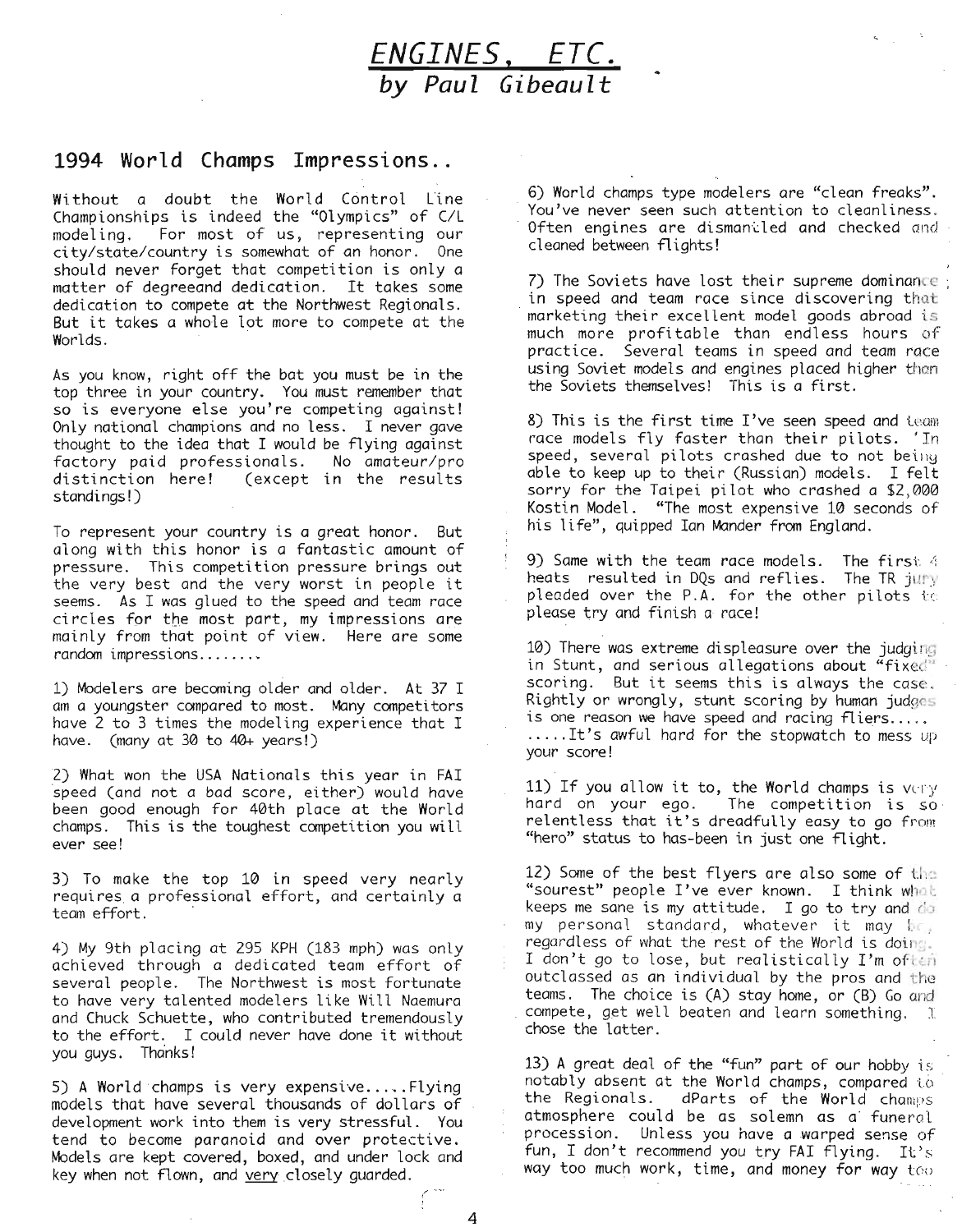little flying. It's certainly not for the "faint of heart", nor for the "stingy of pocketbook".

14) Notwithstanding the above, something else must attract people to this fanaticism since attendance was very high. Perhaps the technology? The intense competition? The comeraderie? The international friendships? The exotic location?

Who can say for sure. All I can say, is the most important thing I got out of the World champs was friendships. I renewed old ones and made new ones. I think the Northwest modelers are generally a very good class of people. I am proud to call many of you my friends, and hope to see you all soon. Say, like at a "fun" contest like the Regionals, in perhaps a "fun" event like Mouse Race?

# **1995 Nationals Tri-Cities: July 8-16, 1995**

Control Line- PAMPA, NCS.... Scale- NASA Indoor (Kibbie Dome, ID)- NFFS

## **Vincennes: July 8-16, 1995**

Pattern- NSRCA Pylon- NMPRA

## **Muncie:**

Soaring- LSFINSS July 29-August 6, 1995 Free Flight, outdoor- NFFS June 26-30, 1995 Helicopter-ffiCHA July 8-11,1995



# **1995 AMA** National Model Airplane **Championships to Utilize Multiple Sites!**

The 1995 NATS scheduled to be held in the Tri-Cities area of Washington state have been turned into a multiple site event utilizing many of the AMA's special interest groups. The decision to move to this format was based on the unavailability of certain venues that met minimum AMA Nationals criteria for a combined NATS, and the desire to give AMA's membership the best Nationals possible!

The 1995 Nationals will be held in Tri-Cities, Washington; Vincennes, IL and at the AMA's National Flying Site in Muncie, IN. This is a great opportunity for all involved to explore, on a first hand basis the concept of SIGS running the Nationals prior to the 1996 Nats scheduled to be held at the National Flying Site in Muncie.

SUBSCRIPTION EXPIRATION DEPARTMENT

*PLEASE RENEW PROMPTL* Y, *TO ENSURE CONTINOUS SERVICE USA PRICE* \$13.00, *CANADA* \$15.00 CU. *S. FUNDS)*

B W SHILLING, ROY JOE DILL, BOB PARKER, RORY CARL DEUSNER, JIM THIS IS THE LAST ISSUE FOR THE FOLLOWING SUBSCRIBERS: DAVE GREEN, DECAMARA, CRAIG BARTLETT, NICK STRATIS, R MAGNUSON, TENNISON, JIM VERSON, DONALD WEST, TED DINEEN, DAVID THOMPSON, SOFRA.

THIS IS THE NEXT TO LAST ISSUE FOR THE FOLLOWING SUBSCRIBERS: JEFFREY REIN, KELLY ODOM, MARIE MARTIN, ROBERT HAWKINS, CHARLES/EUAN EDMONDS, ROBERT HOLLAND, EDWARD SHUNK., LEONARD TRIPP, AVERY CLARK, LARRY HYDER, BILL DARKOW, PRESTON HUSTED, RANDAL POWELL, DONALD HANSEN, ALLEN LIKELY, GARY BYERLEY.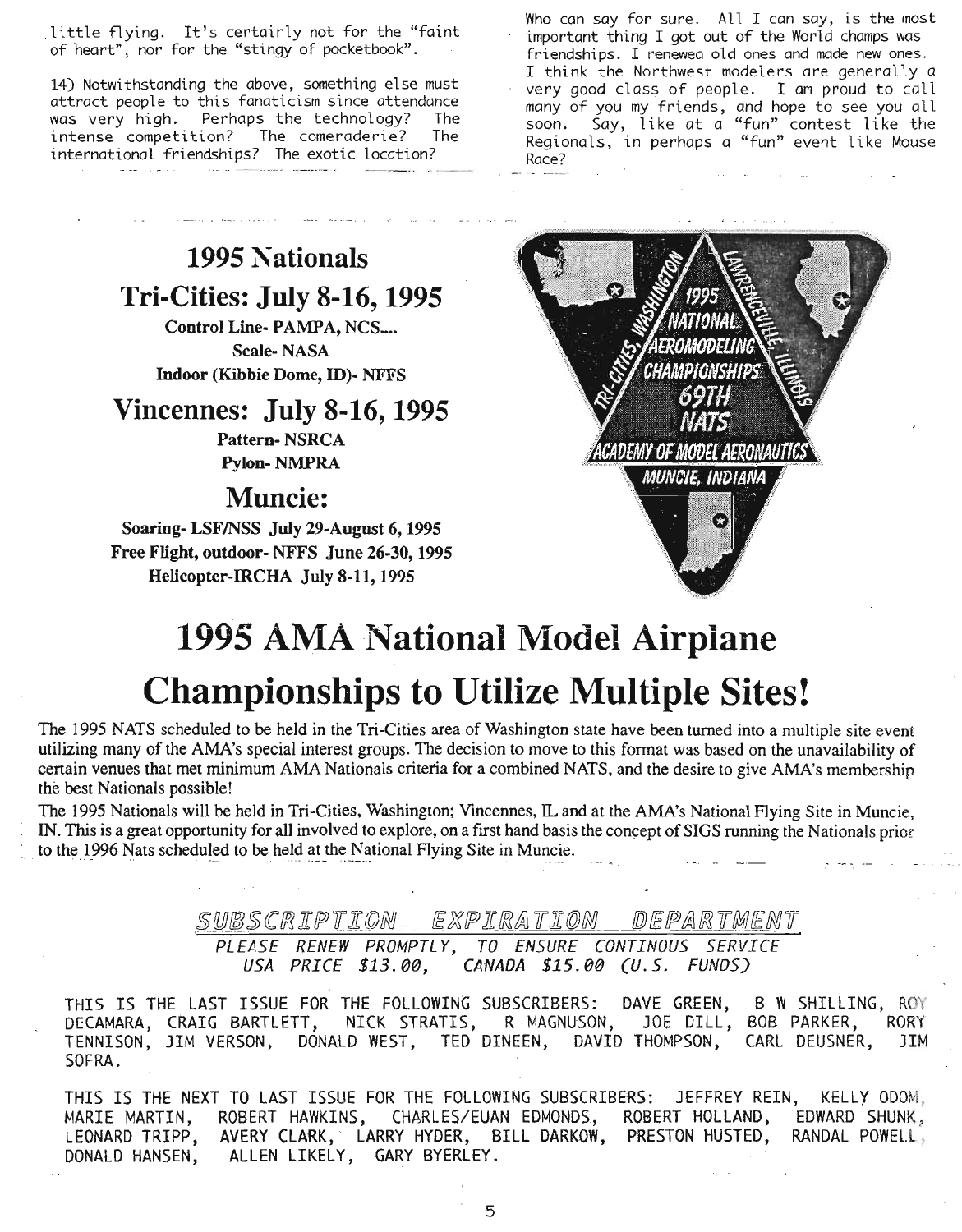December 26, 1994

FLYING LINES 1073 Windemere Drive NW Salem, Oregon 97304

Dear Mike,

A couple of items:

- 1. Here is my 26 bucks to get me through TWO more years of FLYING LINES.
- 2. An announcement for the 1995 Nats Stunt Events is enclosed, for publication at your earliest convienience.
- 3. RAIDER ROUNDUP '95 is on the official schedule, of September 16-17, 1995, with Sanction No. 50143. A flyer will be coming out shortly, but the tenative event list is:

Record Ratio Speed - National Profile Carrier Record Ratio Speed - Northwest Carrier VII Mouse Race 1 Profile Scale Flying Clown Race Sport Scale Northwest Sport Race **Old Time Stunt** Northwest Super Sport Classic Stunt Balloon Bust Advanced Stunt 15 Carrier Expert Stunt

Northwest Goodyear Beginner/Intermediate Stunt (full pattern)

#### EVENTS WILL ALL BE JSO, with awards to best placing junior flyer in selected events.

ENTRY FEES WILL BE REDUCED OVER THE 1994 FEES! The Skyraiders have evaluated the event entries over the last several years, and will be awarding trophies proportionate with the number of entrants. Our intent is to make this a great and fun year end contest for flyers and workers alike. Winners will have won, and the rest of us will have had a great time trying!

The Skyraiders will have the usual call for help in these areas:

| Event Directors:        | Stunt                     | Carrier             |                        | Speed |
|-------------------------|---------------------------|---------------------|------------------------|-------|
|                         | Racing                    | <b>Balloon Bust</b> |                        | Scale |
| Site Setup and Takedown | Stunt Judges              |                     | Racing timers/counters |       |
| Food / Drink Manager    | Carrier Deck arrangements |                     | Prize Solicitation     |       |

Thanks for your help on this, Mike.

Bave Bardner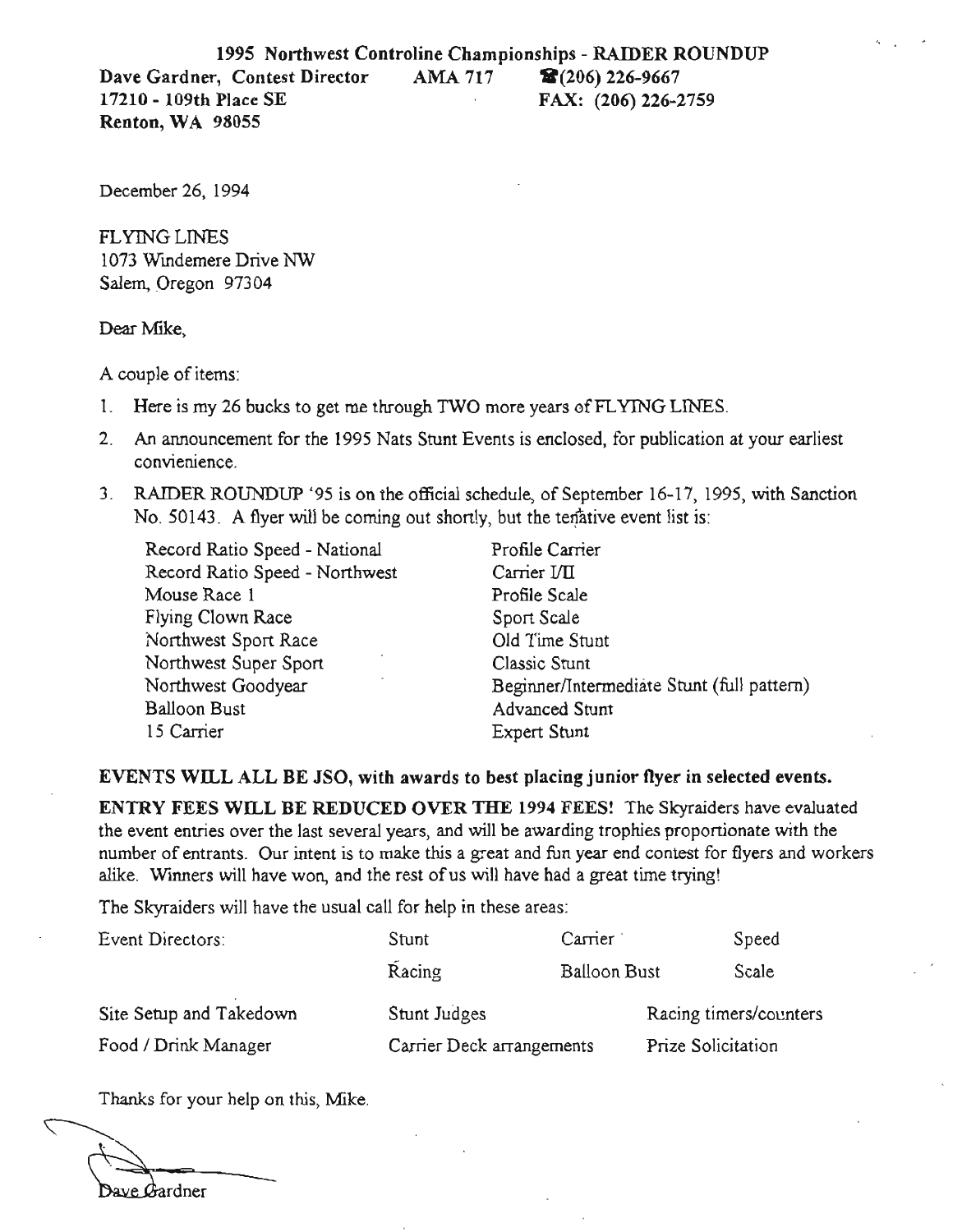At this point, we are looking for HELP!

Specific areas of support needed at this point are:

Specialty Event Directors for Old Time Stunt, Classic Stunt and 1/2A Stunt. This can be one person, or two or three. With the anticipated turnout for Classic, particularly, OTS and Classic will probably be run concurrently, on side-by side circles, so these two events could be run by one person, keeping them on their toes!

We will also need pit bosses for each of these events. This is an area where OTS and Classic really need two PB's, since this job consists of getting pull tests made and making sure flight orders are maintained. Since 1/2A is another day, with lesser attendance, and lower key, some of the same people from Mondays' events could do this job as well.

Judges are going to be required for all events. Gary McClellan is Head Judge, and is responsible for gathering up his crew, but we'd like to see a few local judges here, to give some national distribution on the judging. The specialty events can be judged by the regular PA Judges, but it would really help if we had at least two additional judges for each of the three specialty events.

Appearance Judges are separate from the flying judges, and are usually recruited from areas other than stunt flyers, to give an unbiased view of the planes, and not their builders.

Other areas requiring help are the tabulators to help head tabulator Shareen Fancher, and some runners to bring scoresheets from the judges to the tabulators.

Anyone within the scope of Flying Lines readership who would like some direct participation in the AMA Nationals Stunt Events, check the list above. Stunt is a well-run event at the Nationals, due mostly to the efforts of volunteers from all aspects of our flying community. There's no question that it takes a bit ofwork, a little hassle and some fair coordination, but it's probably the most FUN event going at the Nationals. Anyone interested can get on board by contacting:

Dave Gardner, Event Director 17210 - 109th Place SE Renton, WA 98055

(206) 226-9667 Fax: (206) 226-2759